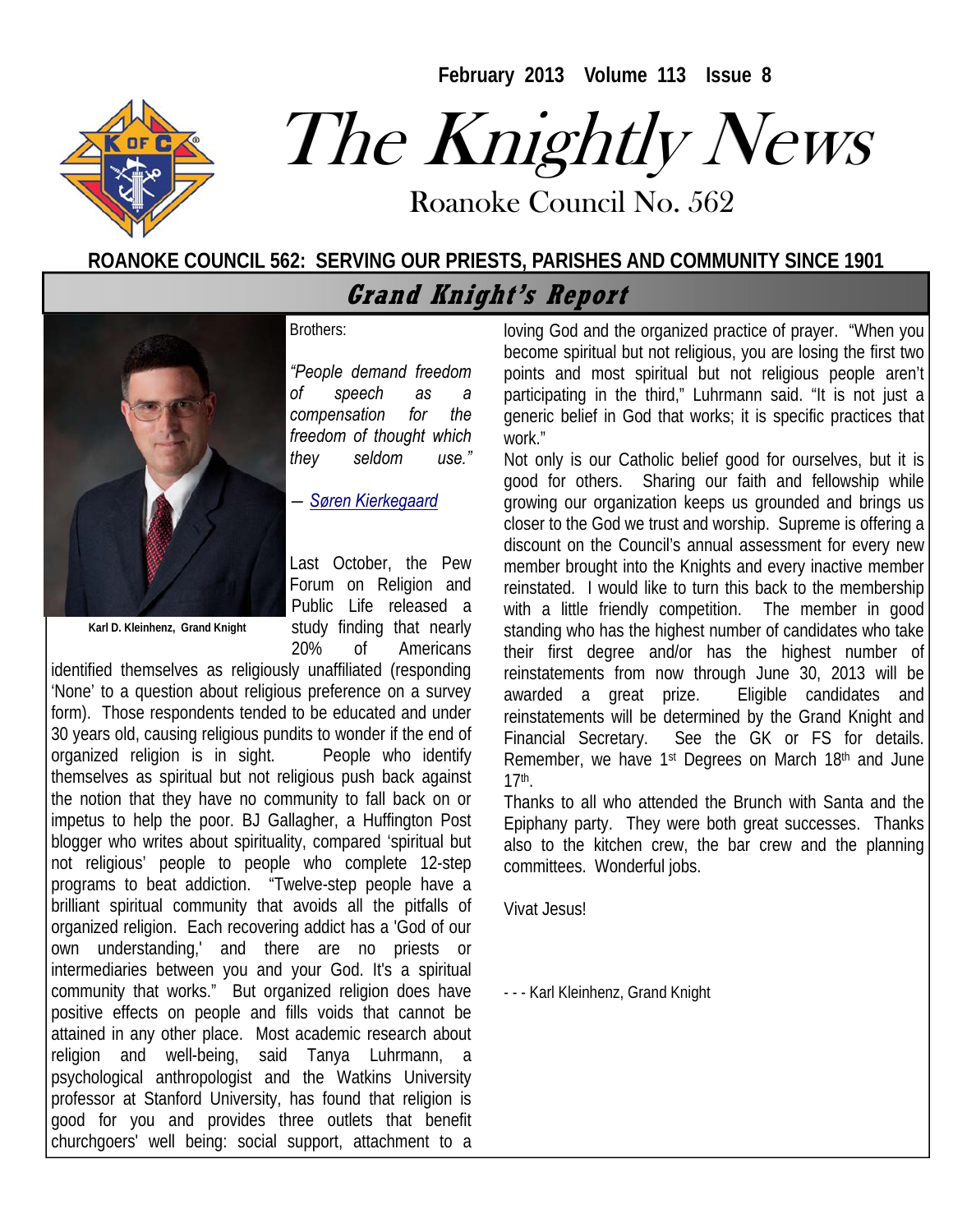| <b>Council Officers</b>             |                           |              |  |  |  |  |  |  |  |
|-------------------------------------|---------------------------|--------------|--|--|--|--|--|--|--|
| <b>Grand Knight</b>                 | Karl Kleinhenz            | 397-4028     |  |  |  |  |  |  |  |
| Dep. Grand Knight                   | John Church               | 769-0048     |  |  |  |  |  |  |  |
| Chaplain                            | Fr. Rene Castillo         | 343-7744     |  |  |  |  |  |  |  |
| Chancellor                          | Eric Schmucker            | 309-1417     |  |  |  |  |  |  |  |
| Recorder                            | <b>Stephen Ratliff</b>    | 774-4796     |  |  |  |  |  |  |  |
| Financial Sec.                      | Mike Lazzuri              | 774-8482     |  |  |  |  |  |  |  |
| Treasurer                           | Val Bernys                | 989-9282     |  |  |  |  |  |  |  |
| Lecturer                            | Alex Nelson               | 774-5079     |  |  |  |  |  |  |  |
| Advocate                            | Dave Chopski              | 344-0901     |  |  |  |  |  |  |  |
| Warden                              | Pat Reidy                 | 725-8206     |  |  |  |  |  |  |  |
| Inside Guard                        | George Cusson             | 977-2944     |  |  |  |  |  |  |  |
| Outside Guard                       |                           |              |  |  |  |  |  |  |  |
| Trustee, 3rd Year                   | <b>Bob Canfield</b>       | 774-7554     |  |  |  |  |  |  |  |
| Trustee, 2nd Year                   | Mike Whelan               | 265-9722     |  |  |  |  |  |  |  |
| Trustee, 1st Year                   | Dick Sparks               | 563-1387     |  |  |  |  |  |  |  |
|                                     |                           |              |  |  |  |  |  |  |  |
|                                     | <b>Committee Chairmen</b> |              |  |  |  |  |  |  |  |
| Program Director                    | John Krumpos              | 989-1985     |  |  |  |  |  |  |  |
| Council Activities                  | Eric Schmucker            | 309-1417     |  |  |  |  |  |  |  |
| <b>Community Activities</b>         | Nick Centrone             | 947-5226     |  |  |  |  |  |  |  |
|                                     | John Church               | 769-0048     |  |  |  |  |  |  |  |
| <b>Family Activities</b>            | Vacant                    |              |  |  |  |  |  |  |  |
| <b>Youth Activities</b>             | <b>Bill Partsch</b>       | 772-7120     |  |  |  |  |  |  |  |
| <b>Church Activities</b>            | Pat Reidy                 | 725-8206     |  |  |  |  |  |  |  |
| Pro Life Activities                 | Tim Heffron               | 904-2746     |  |  |  |  |  |  |  |
| KOVAR                               | Don Feick                 | 774-0187     |  |  |  |  |  |  |  |
|                                     | John Krumpos              | 960-1825     |  |  |  |  |  |  |  |
| Newsletter                          | Glen David Waldis         | 982-0835     |  |  |  |  |  |  |  |
| Kitchen                             | Tom Engl                  | 989-3708     |  |  |  |  |  |  |  |
|                                     | John Church               | 588-7968     |  |  |  |  |  |  |  |
|                                     | Mike Lazzuri              | 774-8482     |  |  |  |  |  |  |  |
|                                     | <b>Steve Wirtz</b>        | 520-2885     |  |  |  |  |  |  |  |
| <b>Basketball Tournament</b>        | Paul Yengst               | 556-8883     |  |  |  |  |  |  |  |
| KCIC                                | Karl Kleinhenz            | 982-8140     |  |  |  |  |  |  |  |
|                                     | Joe Devlin                | 206-2622     |  |  |  |  |  |  |  |
| Pool                                | Jim Donckers              | 345-3902     |  |  |  |  |  |  |  |
|                                     | Joe Devlin                | 206-2622     |  |  |  |  |  |  |  |
|                                     | Charlie Aesy              | 977-3364     |  |  |  |  |  |  |  |
|                                     | George Cuadrado           | 989-1758     |  |  |  |  |  |  |  |
| Membership                          | Dave Chopski              | 344-0901     |  |  |  |  |  |  |  |
|                                     | <b>Charles Hatcher</b>    | 314-3360     |  |  |  |  |  |  |  |
|                                     | <b>Steve Wirth</b>        | 520-2885     |  |  |  |  |  |  |  |
| Home Improvements                   | Paul Yengst               | 556-8883     |  |  |  |  |  |  |  |
| House                               | Joe Colosimo              | 989-7969     |  |  |  |  |  |  |  |
| Club Room                           | Jim Sullivan              | 774-7034     |  |  |  |  |  |  |  |
| Ceremonials                         | Don Feick                 | 774-0187     |  |  |  |  |  |  |  |
| Canfield Scholarship                | Jim Sullivan              | 774-7034     |  |  |  |  |  |  |  |
|                                     | <b>Grand Knight</b>       | 397-4028     |  |  |  |  |  |  |  |
|                                     | <b>Bob Canfield</b>       | 774-7554     |  |  |  |  |  |  |  |
|                                     | Joe Moses                 | 389-0309     |  |  |  |  |  |  |  |
|                                     | Mike Gibson               | 989-4980     |  |  |  |  |  |  |  |
| <b>Retention Committee</b>          | <b>Bill DeBerry</b>       | 343-7849     |  |  |  |  |  |  |  |
|                                     | Steve Talevi              | 989-1302     |  |  |  |  |  |  |  |
| Historian                           | <b>Bill Howard</b>        | 989-9399     |  |  |  |  |  |  |  |
| RC School Board Rep.                | Dan Zipfel                | 334-1326     |  |  |  |  |  |  |  |
| OLN Parish Rep.                     | Don Feick                 | 774-0187     |  |  |  |  |  |  |  |
| St. Elias Parish Rep.               | Jim Donckers              | 345-3902     |  |  |  |  |  |  |  |
| St. Andrews Parish Rep. Bobby Ellis |                           | 366-5102     |  |  |  |  |  |  |  |
| Insurance Rep.                      | Ken Bagnasco              | 888-211-9478 |  |  |  |  |  |  |  |
|                                     |                           |              |  |  |  |  |  |  |  |

**IN CASE OF ILLNESS, NEED OR DEATH, PLEASE NOTIFY ONE OF THE FOLLOWING:**  Grand Knight 982-8140 Chaplain 343-7744<br>Financial Sec. 774-8482 Financial Sec. **562 COUNCIL HOME**  3136 Harris Street, Roanoke, VA 24015 Mail: PO Box 715, Roanoke, VA 24004 Phone: 540-774-8296 www.kofc562.org Business Meeting - 1st Monday of Month—7:30p.m. Social Meeting - 3rd Monday of Month—6:30p.m.

#### **Chaplain's Message**

It has only been a month since we concluded the Christmas season, and we are somehow pushed again into another high season in the year of the Church, the holy combination of Lent-Easter, with almost no time to catch our breath. Still, those are significant periods of time during the year, because they force us to keep our attention on the realities that matter in the history of salvation and in our own personal journey of faith.

And we cannot separate the season of Lent from the season of Easter; they are intimately connected to one another. In fact, we cannot stop and dwell on the sufferings of the Lord and remain there. His suffering and death were all toward one purpose: our salvation. And the victory of Jesus over suffering and death is shown in his rising from the dead.

In the meantime, while making this Lenten journey, let us take the time to ponder on God's great love for us, which is the very reason why Jesus came into this world and why Jesus died and rose again.

Vivat Jesus!

- - - Father René Castillo, Chaplain

#### **Degrees**

District 24 is hosting a second and third degree on Feb. 16 at St. Joseph's church in Martinsville starting at 10:00 am. If anyone would like to be a candidate for these degrees, please contact the Grand Knight or Financial Secretary as soon as possible.

# **Knight of the Month Family of the Month**

Stephen Ratliff The McGrath Family for stepping in as Treasurer for inviting friends to the

Brunch with Santa

### **Happy Birthday Brother Knights!**

Eugene J. Jones, Jr. J. EDorn Thomas Patrick M. Minahan Kevin E. Legge Eugene M. Stupin John E. Wizorek Daniel A. Lofaro Jamie S. Elliott Valentino J. Sartini

Randal J. Gatzke Gustavo Esperanza James M. D'Alelio Paul T. Miller Victor V. Baranauskas William E.J. McQuillan Jack T. Liddy George A. Cuadrado Christopher M. Lazzuri Patrick T. Reidy Daniel H. Roge Harvey L. Largen William G. Boucher Chas L. Nelson Timothy J. Rowe, Jr.

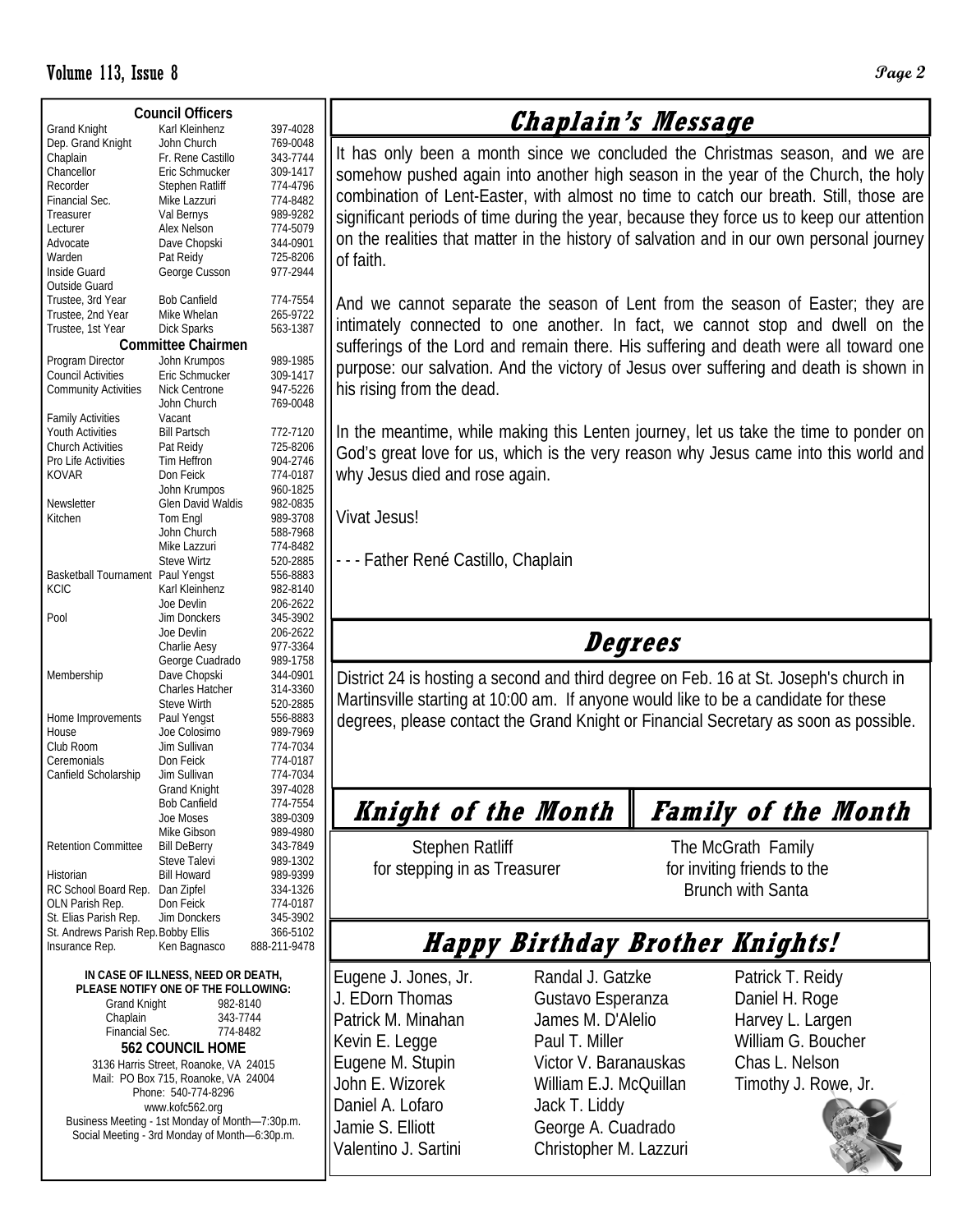#### **KOVAR KORNER**

Spring is approaching and with it our KOVAR "tootsie roll drive." This year, we will try to schedule all of our weekends during May… after our State Convention. We also plan on hosting an Abuelo night at the end of May to help raise more money, and to celebrate another successful drive.

Last year, 63 Brothers, their family members and students raised over \$4300 during our drive. That is almost \$70 per individual! So, you can see how important your time is to the Intellectually Disabled whom we serve. Remember this when we call upon you to help man our drive. Be generous with your time. Help us more fully serve God's Special Children!

If you have not yet mailed in your dues **(shame on you! Do it NOW!)**, and feel that you cannot help with the drive, but want to make a donation instead, remember the amount you would probably have raised manning one of our collection buckets, and be generous. But, before you make out that check, know that helping with the drive involves not only manning the buckets but also includes calling all of the Brothers to work a time slot. If you want to help, but are not able to man one of the time slots for the drive, you can help us phone our membership in April and May. Call Don Feick (774- 0187) if you want to help with the calling.

#### **2013 State Annual Meeting/ Convention in Roanoke**

This year the Virginia Knights of Columbus Annual State Meeting and Convention will be held at the Sheraton Hotel in Roanoke from April 26 through April 28.

The weekend begins with golf on Friday morning at the Roanoke Country Club. After the Opening Session on Friday evening, Brother Knights and their guests can dance the night away as the Downing Brothers Band performs popular hits from the pop/rock era. Saturday will be packed with events, such as the Awards Breakfast, Ladies Luncheon, Mass, Banquet, and election of state officers and delegates to the 2013 Supreme Convention. Hospitality suites will be open all weekend long providing great food and camaraderie.

Brother Knights and their guests are welcome to attend any and all of the events planned for the weekend. Event information, prices, and registration forms will be available online at vakofc.org at the beginning of February.

If you want more information or would like to help with event planning or registration desk or hospitality suite staffing during convention weekend, please contact Convention Chairman Brian Ripple at 776-8285 or via email at ripple562@aol.com.

#### **Program**

We had a very enjoyable Breakfast with Santa and an Adult Epiphany Party (instead of a pre-Christmas party).



#### **Our next event is the Super Bowl Party on Sunday, Feb. 3rd at the clubhouse, starting at 6:30PM.**

The Kitchen Committee is planning to serve 'Tom Engl's Super Bowl Special'. There will be a football pool (\$1 per square) to add even more excitement to the evening. **Remember, this event is open to your family and your friends, both Catholic and non-Catholic alike. Bring them ALL!** 

Speaking of friends and family. By now, you should know that our social events are meant for your enjoyment. To better insure your enjoyment, our major social events are also open to your families and to your invited guests. As the old saying goes, the more the merrier! Attendance at some of our recent events have been somewhat less than stellar! **That is a poor reflection on our members' commitment to our Order!** Just as you attend Mass not only for your own spiritual growth, but also to help grow the body of Christ, your attendance at our social functions are equally important as it helps grow our Council. After all, new members want to get to know the other members and that is difficult to do if you're not there! So, if you're physically able to come, attend our next event. If you need transportation, call me, John Krumpos, at 989-1985 and I'll try to hook you up with a Brother Knight.

## **Kitchen Help Needed!**

Thanks to a fantastic crew in our kitchen consisting of Tom Engl, John Church, Steve Wirth and Mike Lazzuri we enjoy superior meals at our functions. The crew spends hours buying, preparing, cooking and serving the meals and often mush spend another hour or two doing dishes and cleaning up after the events. This can burn out a crew very fast. We need some additional help in the kitchen, especially with the clean up after the events. If you are willing to help as part of the Kitchen Cleanup Crew give me (John Krumpos) a call at 989-1985 or see me at our Council meeting.